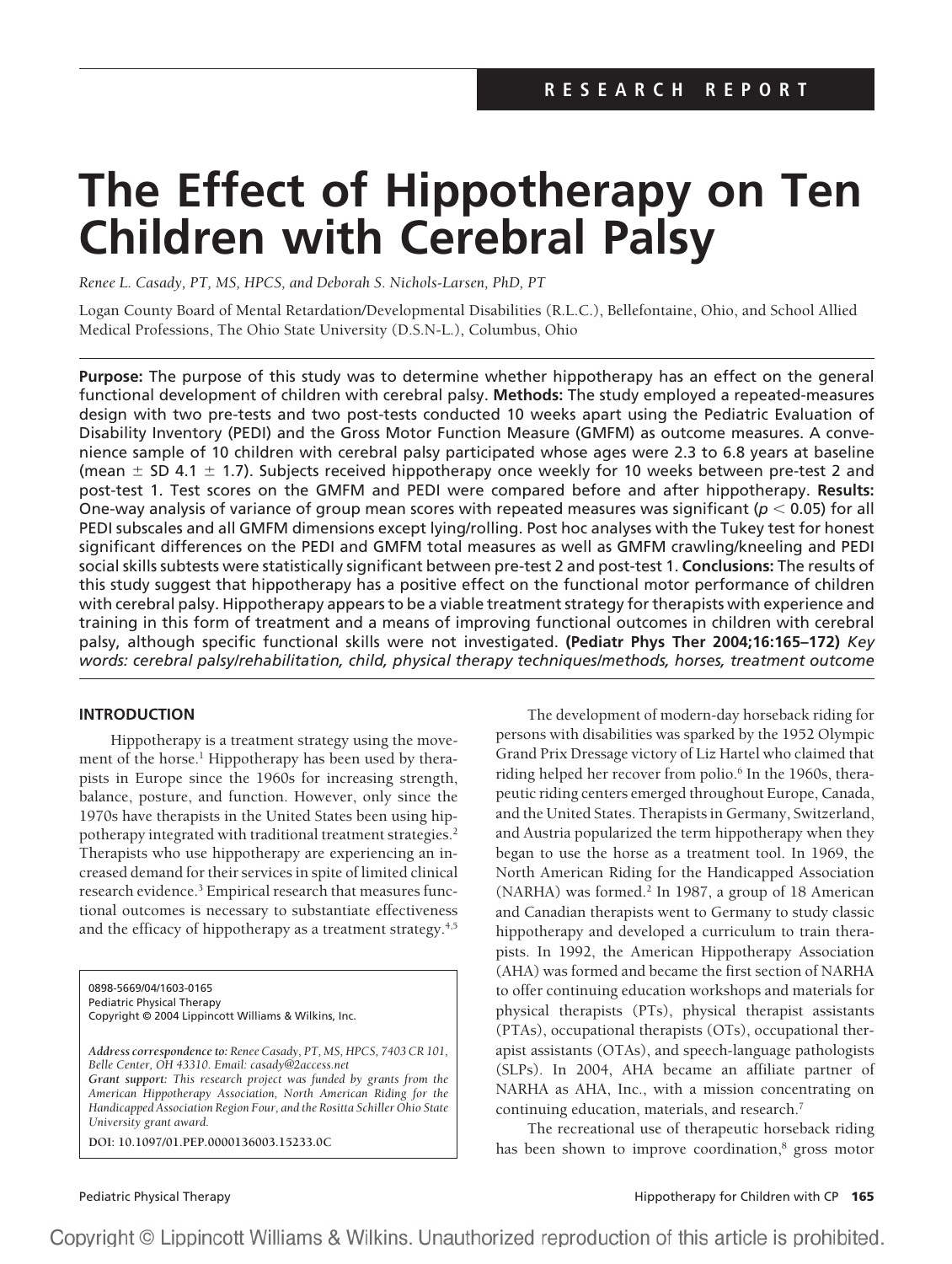skills,<sup>9</sup> midline postural control,<sup>10</sup> head control,<sup>11</sup> and coordination.12 However, hippotherapy is distinctly different from therapeutic horseback riding lessons that teach equestrian skills and provide a recreational activity for persons with special needs.12,13 The purpose of hippotherapy is not to teach riding skills or to provide a recreational experience. PTs, PTAs, OTs, OTAs, and SLPs who have a working knowledge of the movement of the horse and its influence on a rider may use hippotherapy to address impairments, functional limitations, and disabilities in children or adults with neuromusculoskeletal dysfunction.2

Haehl et al<sup>14</sup> demonstrated in two subjects that hippotherapy improved postural stability using a kinematic analysis of the rider's trunk and the horse's back in relationship with each other. They also used the Pediatric Evaluation of Disability Inventory (PEDI) to measure functional skill change after 12 weeks of hippotherapy. There was no specific analysis of which skills were most influenced by hippotherapy. McGibbon et al<sup>15</sup> attributed the mean increase in walk/run/jump scores for five subjects on dimension E of the Gross Motor Function Measure (GMFM) to eight weeks of hippotherapy. As evidenced in these studies, the goal of hippotherapy is not that a patient/client be able to do something better while on the horse but that he or she is able to move better when off the horse. Any motor skill or active postural control achieved while on the horse has the potential to influence functional tasks off of the horse. It is hypothesized that the stretching, facilitation, mobilization, spatial orientation, and tactile reactions that are required of the child during hippotherapy will improve posture, balance, mobility, or function in daily living.2

The conceptual framework of hippotherapy may be explained using dynamic systems theory along with theories of motor learning and sensory integration. Through the repetitive, rhythmical movement of the horse in hippotherapy, a child experiences and begins to anticipate movement with each step of the walking horse. The child learns to produce compensatory movements that reduce the displacement of his or her center of gravity and keep him- or herself on the moving horse. Practice and experience are believed to lead to the modification and reorganization of the central nervous system.<sup>16</sup> By affecting multiple systems simultaneously such as the sensory, muscular, skeletal, limbic, vestibular, and ocular systems, hippotherapy may promote modification and reorganization of the central nervous system and increase the likelihood that the learning will be evidenced in movement patterns used in other environments. Hippotherapy is postulated to influence disability and function through the impairment level of the health condition, positively alter activity limitation, and eliminate barrier to participation in contextual situations.17

Patients are active participants in hippotherapy. They are continually responding to a changing environment that encourages adaptive behaviors or movement strategies to maintain postural control on a dynamic surface.<sup>13</sup> The development of postural control is postulated to be the foundation for normal gross motor activities,<sup>16</sup> and the acquisition of motor skills is proposed to be dependent on the development of postural control.<sup>18</sup> If hippotherapy influences postural control in functional patterns, it may also influence the acquisition of motor skills in everyday functional tasks.

In addition to the automatic postural reactions necessary for balance and control, active postural adjustments occur just before voluntary movements such as reaching or stepping. These postural adjustments are considered feedforward, anticipatory strategies.<sup>19</sup> For example, muscle activation of the trunk before reaching for a toy while sitting is a form of feedforward, planned postural adjustment. Successful feedforward postural control is proposed to be dependent on practice and experience with the task and the environment. Insufficient control is believed to create a lack of stability on the base of support and abnormal postural adjustment when reacting to a weight shift independent of the functional activity. One of the consequences of cerebral palsy (CP) is the inability to maintain postural control due to abnormal muscle activation and ineffective movement strategies.<sup>18</sup> In children with CP, the development of automatic postural reactions of righting, equilibrium and protection may be delayed or never develop.20 The responses of those with CP to external disturbances or perturbations are adversely affected. Subsequently, there is a delay in or absence of development of anticipatory control.<sup>19</sup> Therefore, goals of therapy for children with CP commonly include improving the variety of movement patterns, developing more advanced motor skills, and improving postural control and balance, both reactive and anticipatory.<sup>19,20</sup>

Typically, therapists use handling and verbal cues to stimulate feedforward anticipatory control in a functional task. Therapy balls are commonly used as a dynamic surface to develop postural control in lying or sitting positions. Therapists move the ball and thus provide the direction, speed, and magnitude of postural displacement.<sup>19</sup> Similarly, the horse can be used as a dynamic treatment surface because a therapist can modify the direction, speed, and magnitude of postural displacement of a client on a walking horse. With its proposed effect on postural control, hippotherapy has the potential to be an effective treatment intervention for children with CP with an expectation of carryover into functional activities.

#### **PURPOSE**

The purpose of this study was to measure the effect of hippotherapy on children with CP using the PEDI and GMFM as outcome measures. Subjects served as their own controls in a repeated-measures, time-series design to satisfy internal validity and to permit a trend analysis of the development of functional skills.

# **METHODS**

# **Subjects**

A convenience sample of 11 children with CP participated. The researcher contacted physicians and therapists to recruit subjects. Subjects were required to have a primary diagnosis of CP and to never have had hippotherapy. The subjects were between the ages of 2.3 and 6.8 years old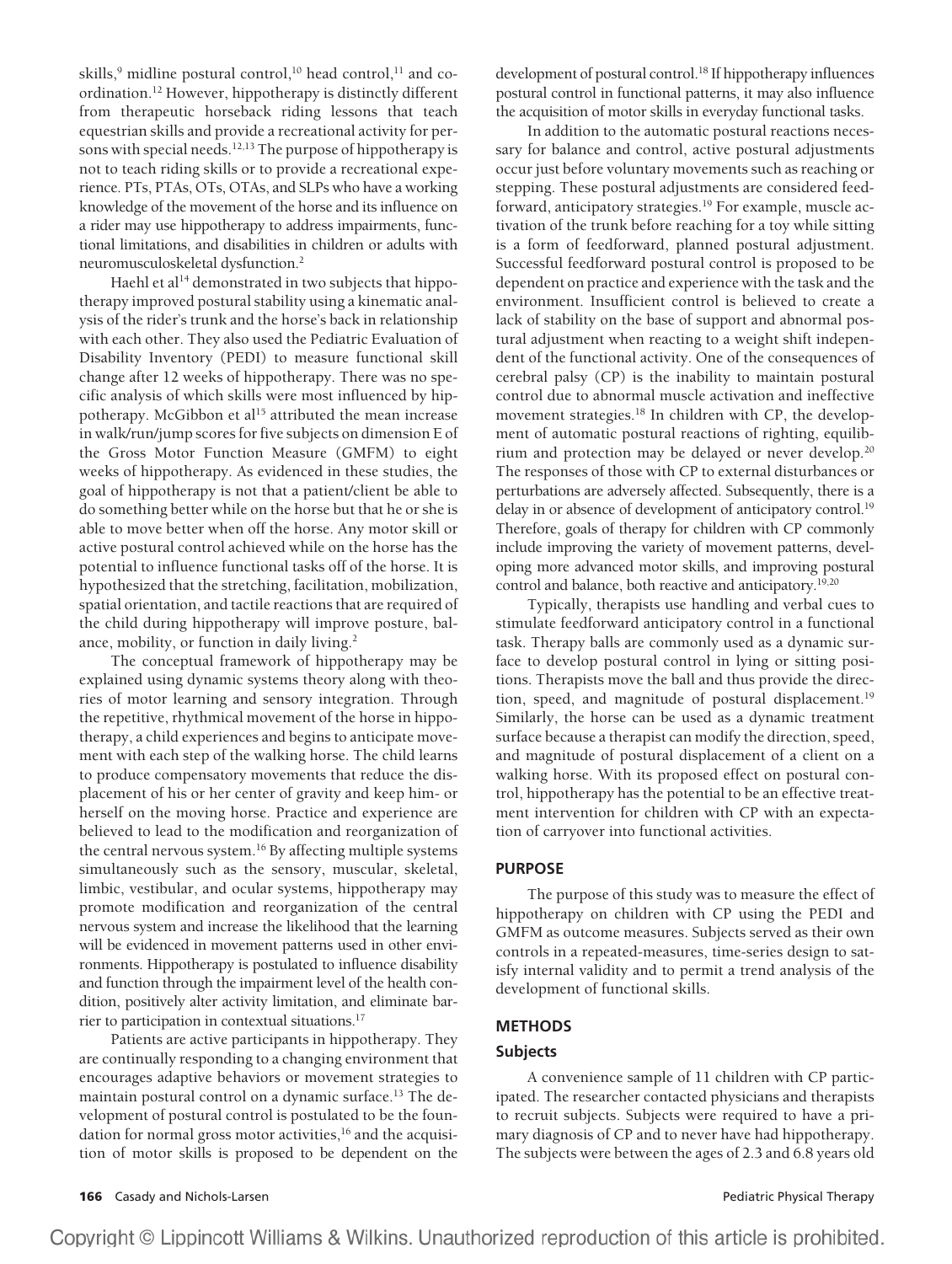(mean  $\pm$  SD 4.1  $\pm$  1.7) at the start of the study (Table 1). Parental consent was obtained. The study was approved by the Institutional Review Board at The Ohio State University. Medical clearance to ride a horse and a referral for physical therapy were obtained from the children's primary physicians.

### **Design**

A time-series, quasiexperimental research design was selected to show pretreatment, treatment, and posttreatment trends in development. There were four test dates, ie, pre-test 1, pre-test 2, post-test 1, and post-test 2. The time interval between test dates was held constant at 10 weeks. Hippotherapy treatment was provided once weekly for 10 weeks. The implementer of hippotherapy (the primary researcher) was a physical therapist with 18 years of practice experience, certified in hippotherapy, and a NARHA-registered therapeutic riding instructor. All subjects received treatment. Parents were advised to continue therapies at schools or clinics throughout the 30-week study. Any concurrent events that may have affected development such as medical procedures or therapies were reported to the researcher by the parent.

## **Instrumentation**

The GMFM and PEDI were selected as outcome measures because they are quantitative measures responsive to change in function across time. The GMFM is sensitive to changes in gross motor performance irrespective of the type of CP or the direction of change. $21$  The GMFM was constructed specifically to determine whether treatment approaches are effective for children with CP<sup>22,23</sup> and has been used by researchers as an outcome measure for treatment interventions such as hyperbaric oxygen,<sup>24</sup> selective dorsal rhizotomy,<sup>25</sup> treadmill training,<sup>26</sup> Botox injections,<sup>27</sup> conventional versus intensive physical therapy, $22$  and hippotherapy.15 The original 88-item GMFM was used in this study.

The PEDI is a comprehensive clinical assessment tool for the evaluation of functional performance of children six months to 7.5 years old. The PEDI can be used to detect significant change in function across repeated measures earlier than the GMFM.<sup>28</sup> The GMFM measures gross mo-

| <b>TABLE 1</b>                                           |
|----------------------------------------------------------|
| Subject Demographics Including Age at Start of the Study |

| Subject | Age<br>(yr) | Gender | Type of CP            | Ambulatory |
|---------|-------------|--------|-----------------------|------------|
| 1       | 2.25        | F      | Spastic quadriparesis | No         |
| 2       | 2.33        | F      | Right hemiparesis     | Yes        |
| 3       | 2.58        | F      | Spastic quadriparesis | No         |
| 5       | 2.75        | M      | Unspecified           | No         |
| 6       | 3.83        | M      | Spastic diplegia      | No         |
| 7       | 4.00        | F      | Unspecified           | No         |
| 8       | 4.33        | M      | Left hemiparesis      | Yes        |
| 9       | 5.83        | M      | Unspecified           | Yes        |
| 10      | 5.97        | M      | Right hemiparesis     | Yes        |
| 11      | 6.83        | M      | Athetoid              | Nο         |

tor ability in a clinical testing situation, whereas the PEDI identifies functional performance in the home and community in three areas: functional skills, mobility, and social function. The PEDI is administered by parental/caregiver report through a structured interview.29

#### **Testing Procedure**

Parents brought their children to the test location on each test date. Test location was in a preschool building. The researcher administered the PEDI through a structured interview with the parent. Part I (Functional Skills) of the PEDI has 197 items that were answered by the parent and recorded by the researcher. All items were checked as either capable  $= 1$  or unable  $= 0$ . No items were left blank.

Subjects were videotaped on each test date while performing the items on the GMFM appropriate to their current skill level. A camcorder was set up on a tripod base in the room on each test date. Subjects were encouraged to attempt as many items as possible to obtain a score for each GMFM dimension.

The GMFM videotapes were later watched and rated by two scorers who had no contact with one another during the study. One scorer was a PT with 26 years of pediatric experience. The other scorer was an OT with 20 years of pediatric experience. The PT received formal training in the use of the GMFM before this study in 1996 and had used the GMFM in practice. The OT was familiar with the GMFM but had no formal training. The researcher used the GMFM manual to train the OT scorer. The OT scorer reviewed the contents of the manual, discussed the scoring procedure with the researcher, and practiced with three nonparticipating subjects before the start of the study.

#### **Interrater Reliability**

Reliability was established between the two scorers using videotapes of three children who did not participate in this study performing the GMFM test items. Interrater reliability has been reported as 0.77 and 0.88 using videotaped assessments viewed by therapists with no previous experience using the GMFM.30 The two scorers in this study independently viewed the tapes and scored the performances. The absolute agreement ranged from 79.4% to 96%. The average absolute agreement on the GMFM total was 94.6%. With the exception of 79.4% agreement on the standing dimension D, scorer agreement was very good (>88%) (Table 2). Interrater reliability on the GMFM dimensions and total scores was excellent  $(ICC_{[3,1]}=$  $0.990 - 0.999$ ).

#### **Pretreatment Phase**

Eleven subjects were tested at baseline Pre-test 1 (Pre $T_1$ ). Parents were given the opportunity to ask questions about the study or hippotherapy and were presented with a calendar illustrating the 30-week study, including test dates and treatment phase. Videotape, photographs, and literature were available to explain hippotherapy. Several weeks before Pre-test 2 (Pre $T_2$ ), a letter was mailed to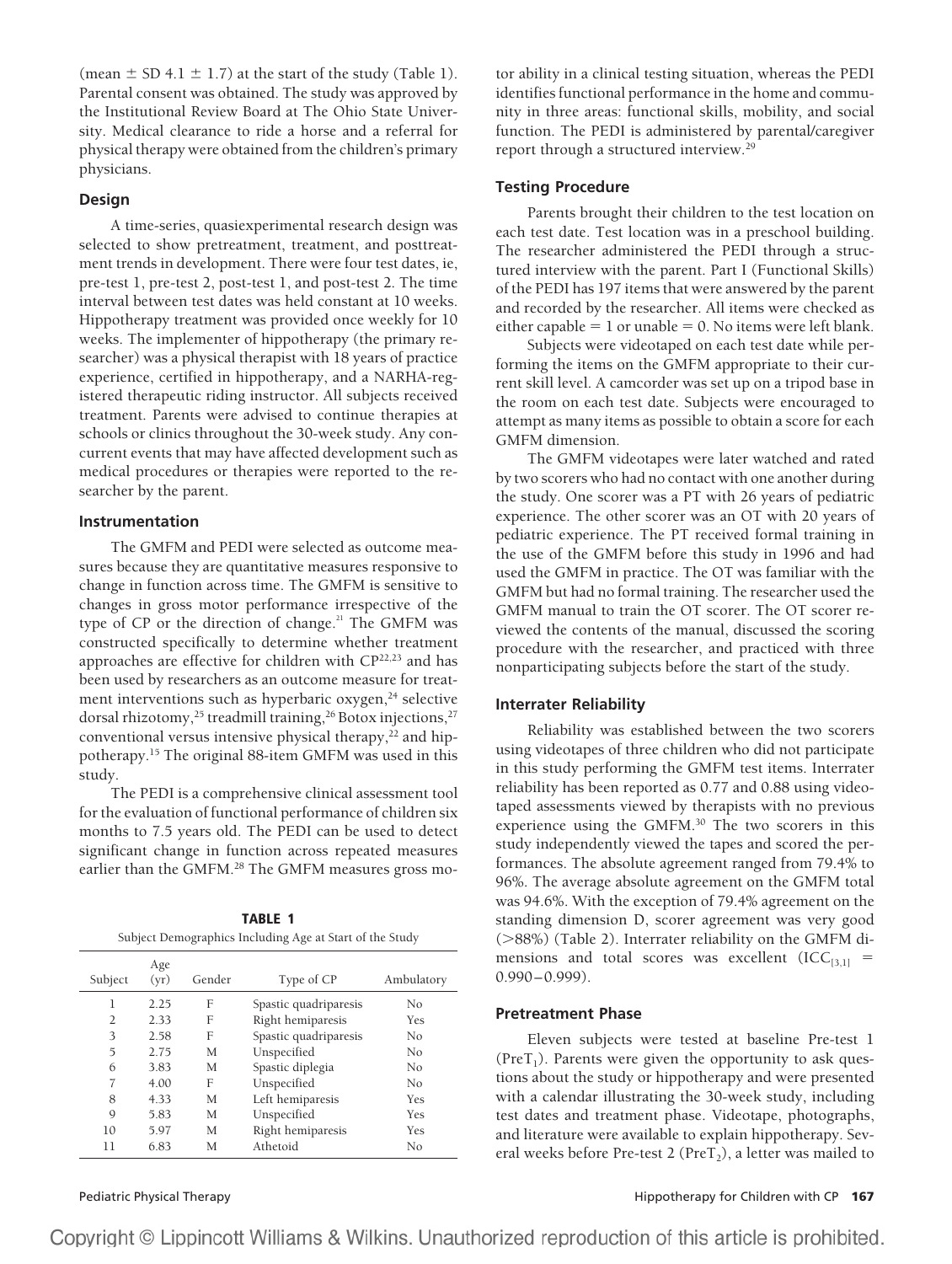**TABLE 2** The Average Absolute Rater Agreement on GMFM Dimensions and Total

| А                           |         |           |          | F         |             |
|-----------------------------|---------|-----------|----------|-----------|-------------|
| Lying/                      | В       | Crawling/ |          | Walk/Run/ | Total       |
| Rolling                     | Sitting | Kneeling  | Standing | Jump      | <b>GMFM</b> |
| 92.5%                       | 96.0%   | 92.2%     | 79.4%    | 89.3%     | 94.6%       |
| $\sim$ $\sim$ $\sim$ $\sim$ | $\sim$  | .         |          |           |             |

GMFM = Gross Motor Function Measure.

the parents allowing them to select a day/time for the second pre-test. All 11 parents responded and were scheduled for the second GMFM/PEDI measurement. However, subject 4 did not show up for the  $PreT<sub>2</sub>$  appointment and was therefore dropped from the study.

#### **Treatment Phase**

Hippotherapy once weekly for 10 consecutive weeks was conducted in an enclosed 60  $\times$  120-ft riding arena or outdoors in a fenced 60  $\times$  80-ft area. The horses were owned by a NARHA therapeutic riding center that operated at a family farm. The three horses were trained by volunteers or staff of the riding center. Individual hippotherapy appointments were 45 minutes, but the actual amount of time on the horse was typically 20 to 30 minutes. Each subject wore a helmet and safety belt. Although there were no a priori criteria set for attendance, overall attendance was excellent, ie, 98 of 100 scheduled hippotherapy sessions were conducted. Nine subjects attended all 10 of their treatment sessions. One subject missed two sessions.

The researcher, a physical therapist with extensive training and experience in hippotherapy, selected the appropriate horse and tack for each subject. The selection was not part of a protocol. The horse and equipment used in each treatment session were documented in the treatment note. The horses worked during sessions with a trained, experienced horse handler walking behind the horse holding two leather lines connected to a bit in the horse's mouth. This technique is called long lining or ground driving. Occasionally, the horses worked by being led from the front with the horse handler holding a cotton lead rope clipped to the ring under the chin on a horse halter. The PT and a volunteer side walker walked along either side of the horse. The horse's movement was modified during treatment sessions depending on the needs and responses of the subject. The therapist directed the horse handler to walk, halt, alter tempo, or change the pattern of the horse's movement. The subjects were positioned according to their postural ability: forward facing, rear facing, side facing, modified side sitting, prone, or quadruped. Periodic halts were standard for repositioning.

While the horse walked, subjects were encouraged to maintain postural alignment with symmetry of head, trunk, and lower extremities and to sit independently with little or no assistance from the PT and side walker. At the start of hippotherapy, subjects 1 and 3 were unable to maintain a sitting position on a moving horse with the typical assistance from the therapist and side walker. For a

few sessions, it was necessary for the therapist to ride in tandem, seated on the horse behind these subjects, to facilitate postural control. Later, these subjects developed sufficient postural control to maintain alignment on the dynamic surface with assistance provided by the therapist and side walker from the ground. A U-shaped pillow placed around the waist of subjects 1, 3 and 5 was occasionally used during treatment sessions when they needed external support to maintain postural alignment or midline orientation in a sitting position.

# **Posttreatment Phase**

Post-test  $1$  (Post $T_1$ ) was conducted during the week after the final hippotherapy session. Post-test 2 (Post $T_2$ ) was 10 weeks later. GMFM and PEDI assessments were repeated during the post-tests. To examine confounding variables, parents were asked to report the frequency of physical therapy, occupational therapy, and/or speech therapy received at school, home or clinic during the treatment phase (Table 3). Concurrent events that may have affected the outcome measure were recorded in Table 4.

#### **Data Analysis**

Subtest and total PEDI Functional Skills Part I and GMFM percent scores were entered into the software Statistical Package for the Social Sciences. Correlation of the outcome measures was done as well as a one-way analysis of variance with repeated measures ( $\alpha = 0.05$ ). To determine the effect of the treatment phase, a post hoc analysis of multiple comparisons was done with the Tukey test for honest significant difference (HSD).

#### **RESULTS**

The PEDI and GMFM were strongly and significantly related to each other on each test date ( $r = 0.729 - 0.836$ ). Significant differences were found between the groups on a repeated-measure analysis of variance for all the PEDI and GMFM subscales except GMFM lying/rolling (Tables 5 and 6).

To examine the difference between the three time periods and particularly to determine whether the change that occurred during hippotherapy was significant, a

**TABLE 3**

| Frequency of PT/OT/SLT During the Hippotherapy Treatment Phase |                                    |  |  |  |
|----------------------------------------------------------------|------------------------------------|--|--|--|
|                                                                |                                    |  |  |  |
| Subject                                                        | Therapy During Treatment Phase     |  |  |  |
| 1                                                              | One PT treatment in 10 weeks       |  |  |  |
| $\mathcal{L}$                                                  | PT once weekly for 10 weeks        |  |  |  |
| 3                                                              | Four PT treatments in 10 weeks     |  |  |  |
| 5                                                              | PT once weekly for 10 weeks        |  |  |  |
| 6                                                              | OT/PT/SLP once weekly for 10 weeks |  |  |  |
|                                                                | None.                              |  |  |  |
| 8                                                              | None                               |  |  |  |
| Q                                                              | None.                              |  |  |  |
| 10                                                             | PT once weekly for 10 weeks        |  |  |  |
| 11                                                             | None                               |  |  |  |
|                                                                |                                    |  |  |  |

 $PT = physical$  therapy;  $OT = occupational$  therapy;  $SLP = speech$ language therapy.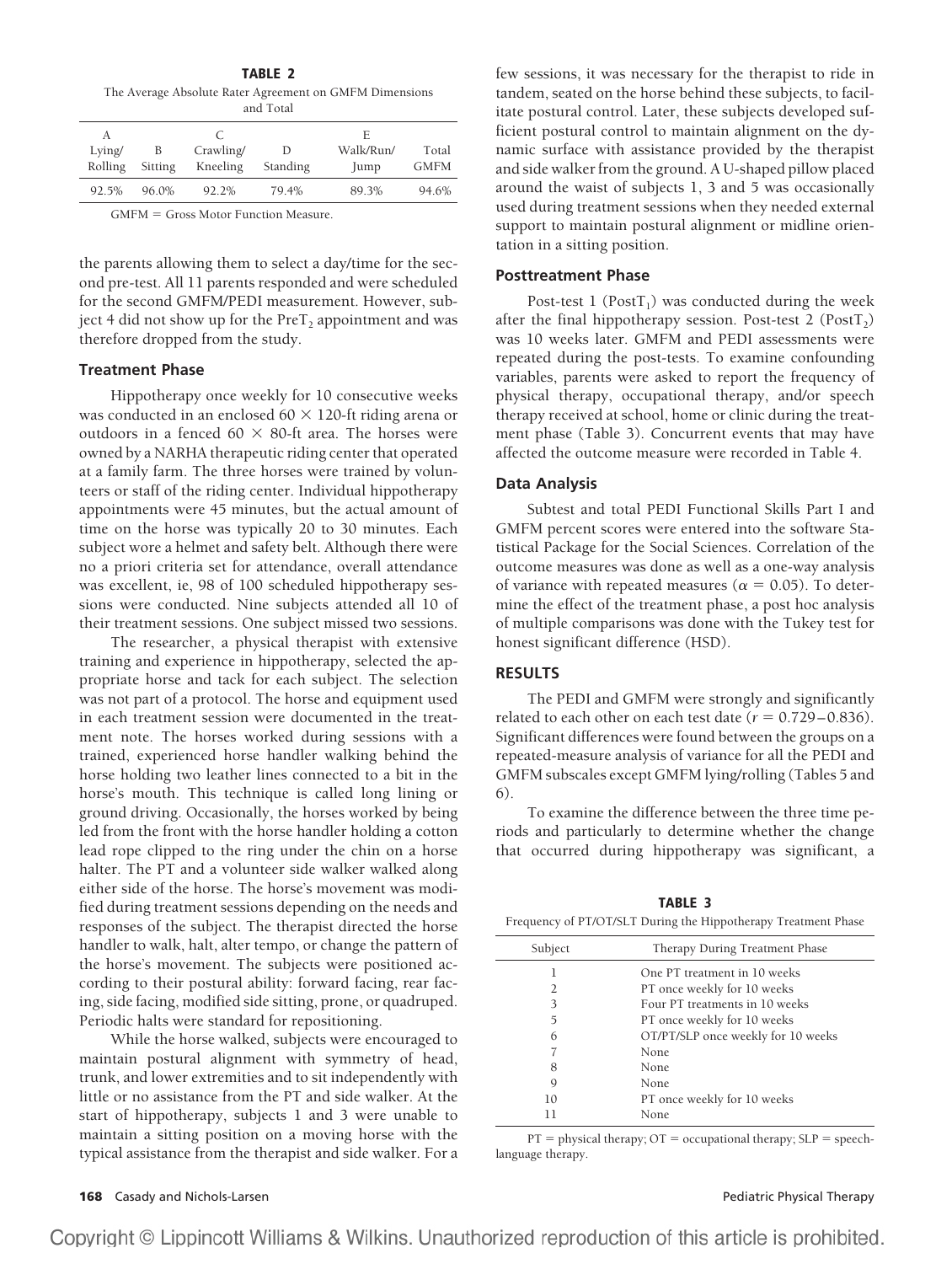**TABLE 4** Concurrent Events

|         | COMUNICATE L'UNIS                                                                                                        |
|---------|--------------------------------------------------------------------------------------------------------------------------|
| Subject | Concurrent Event                                                                                                         |
| 2       | Failure to wear the newly issued right ankle-foot<br>orthosis                                                            |
| 3       | Started oral baclofen during the pretreatment phase                                                                      |
| 6       | Bilateral otitis media during the treatment phase treated<br>with antibiotic                                             |
| 7       | Hyperbaric oxygen treatment for one week during the<br>posttreatment phase                                               |
| 11      | Hyperbaric oxygen treatment for one week during the<br>pretreatment phase and one week during the<br>posttreatment phase |

Tukey HSD value was calculated for the mean PEDI and GMFM scores on the four test dates. If the mean score change across a time period was greater than the Tukey HSD, then statistical significance existed for that time period. To accept the research hypothesis, a statistically significant change in the mean score during the hippotherapy treatment phase from  $PreT_2$  to  $PostT_1$  must exist with no significant change during the pretreatment and posttreatment phases (Table 7). Statistically significant change was found in the mean of the PEDI total score, GMFM total score, PEDI social score, and GMFM crawling/kneeling scores.

The magnitude of individual subject GMFM total percent score change varied between 1% and 10% during hippotherapy. Seven of the 10 subjects had greater change in the GMFM total percent score between  $PreT_2$  and  $PostT_1$  (Fig. 1). The mean change in GMFM total scores was  $3.6\% \pm 2.7\%$ between PreT<sub>1</sub> and PreT<sub>2</sub>; 4.5%  $\pm$  2.8% between PreT<sub>2</sub> and PostT<sub>1</sub>; and 3.4%  $\pm$  1.9% from PostT<sub>1</sub> to PostT<sub>2</sub>.

# **DISCUSSION**

#### **General Findings**

The purpose of this study was to evaluate the effect of hippotherapy on children with CP. The primary objective was to determine whether hippotherapy had a positive effect on functional performance of young subjects with CP. The results demonstrate a statistically significant treatment effect after the hippotherapy treatment phase and no statistically significant change in function during the nontreatment phase. The post hoc mean score analysis was statistically significant for the PEDI social scores, PEDI total scores, GMFM crawling/kneeling scores, and GMFM

| TABLE 5                                            |
|----------------------------------------------------|
| PEDI Part I Functional Skills Analysis of Variance |

|           | df    | SS       | МS       | F     |          |
|-----------|-------|----------|----------|-------|----------|
| Self-care | 1.222 | 296.300  | 242.430  | 13.03 | $0.003*$ |
| Mobility  | 1.675 | 170.600  | 101.939  | 10.67 | $0.002*$ |
| Social    | 1.415 | 228.675  | 161.591  | 15.82 | $0.001*$ |
| Total     | 1454  | 2038.875 | 1402.011 | 22.37 | $0.000*$ |

PEDI = Pediatric Evaluation of Disability Inventory. Within-subjects effect.

 $* p < 0.05$ .

**TABLE 6** Gross Motor Function Measure Analysis of Variance

|                   | df   | SS       | MS.     | F     | p        |
|-------------------|------|----------|---------|-------|----------|
| Lying/rolling     | 1.26 | 368.500  | 291.780 | 3.47  | 0.082    |
| Sitting           | 1.34 | 872.075  | 648.754 | 10.99 | $0.004*$ |
| Crawling/kneeling | 1.75 | 1469.000 | 838.892 | 18.21 | $0.000*$ |
| Standing          | 1.36 | 631.475  | 465.114 | 12.05 | $0.003*$ |
| Walk/run/jump     | 1.07 | 641.475  | 601.408 | 6.69  | $0.027*$ |
| Total             | 1.26 | 846.675  | 670.900 | 32.62 | $0.000*$ |
|                   |      |          |         |       |          |

Within-subjects effect.

 $* p < 0.05$ .

total scores. Four other subscales (PEDI self-care, PEDI mobility, GMFM sitting, and GMFM standing) missed the mark of significance by a small margin in the analysis using the Tukey procedure (Table 7). This finding may have been due to the small sample size or may have been influenced by commonality in gross motor goal areas among participants.

Lying/rolling was a goal area for four of 10 participants. Insufficient data were available for statistical significance  $(p > 0.05)$ . Crawling/kneeling was an appropriate skill area for nine of 10 participants. Crawling/kneeling reached statistical significance. Crawling and kneeling may have been practiced more frequently outside of hippotherapy.

The PEDI social function statistical significance during hippotherapy may have been influenced by the opportunities to use or practice communication, listening, and language skills.

There were many walk to halt to walk transitions per session allowing subjects to use verbal "walk" or nonverbal (hand pat on the horse) communication to ask the horse to walk. Subject 9 learned to activate a switch on a preprogrammed communication device to command his horse to move from halt to walk. Singing by side walkers and the therapist in rhythm with the walking horse was a common occurrence. Most of the children also listened and followed simple commands such as moving from forward sitting astride the horse to sitting sideways on the horse or selecting an activity by gesturing or speaking.

Three of four ambulatory subjects had more change in the total GMFM score from  $PreT_2$  to  $PostT_1$  (Fig. 1). Four of six nonambulatory subjects had more change in the total GMFM score between  $\text{PreT}_2$  and  $\text{PostT}_1$ . The magnitude of improvement was greatest from  $PreT_2$  to  $PostT_1$  for seven subjects. Subjects 2, 5, and 6 had less or no change between  $PreT<sub>2</sub>$  and PostT<sub>1</sub>. Subject 2 had the same amount of change in the total GMFM score in both the pretreatment (baseline) and the intervention phases. A concurrent event for subject 2 was a new right ankle-foot orthosis (AFO) that did not fit correctly, requiring her to walk with compensatory patterns due to unsupported foot drop. Her parents reported that she walked less and crawled more at home when she did not have her AFO. Subject 6 was treated for acute otitis media during hippotherapy, and his treatment sessions were shortened when the movement experience became excessively stimulating. Subject 5 had weak trunk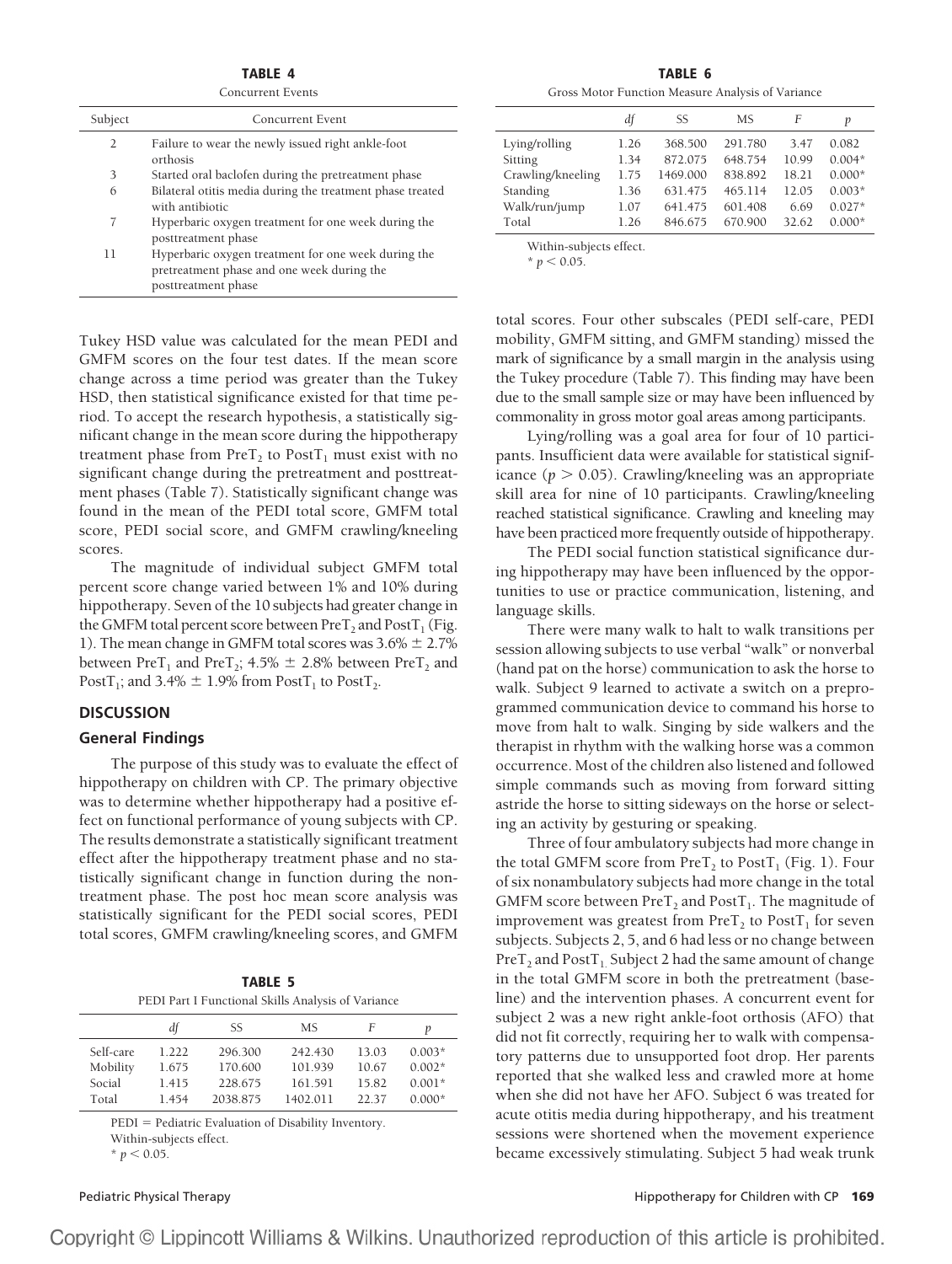**TABLE 7** Results of the Tukey Test for Post Hoc Multiple Comparisons

|                                   | Tukey HSD | $PreT1-PreT2$ | $PreT2 - PostT1$ | $PostT_1 - PostT_2$ |
|-----------------------------------|-----------|---------------|------------------|---------------------|
| PEDI self-care                    | 3.37      | 1.80          | 3.20             | 2.00                |
| PEDI mobility                     | 2.83      | 1.90          | 2.80             | 0.30                |
| PEDI social                       | 2.69      | 1.70          | $2.70*$          | 1.80                |
| PEDI total                        | 6.75      | 5.40          | $8.70*$          | 4.10                |
| GMFM lying/rolling ( $p > 0.05$ ) |           |               | __               |                     |
| <b>GMFM</b> sitting               | 3.76      | 2.85          | 3.20             | 1.15                |
| GMFM crawling/kneeling            | 2.64      | 2.35          | $2.85*$          | 1.55                |
| <b>GMFM</b> standing              | 1.99      | 1.20          | 1.65             | 1.25                |
| GMFM walk/run/jump                | 4.98      | 1.95          | 2.80             | 2.90                |
| <b>GMFM</b> total                 | 9.34      | 9.00          | $12.35*$         | 8.25                |

PEDI = Pediatric Evaluation of Disability Index; GMFM = Gross Motor Function Measure; Pre $T_1$  = pre-test 1; Pre $T_2$  = pre-test 2; Post $T_1$  = post-test 1; Post $T_2$  = post-test 2.

The Tukey honest significant difference (HSD) value in the first column indicates the magnitude required for significance. The actual mean score change in the three time periods is listed in the following columns.

\* Denotes a statistically significant difference in the mean score change.



**Fig. 1.** GMFM total score change for the ten subjects across the three time periods before, during and after hippotherapy.

control in all upright positions requiring moderate assistance from the side walker and therapist. Treatment sessions were shortened when his active, anticipatory head on trunk postural control weakened. The withdrawal of hippotherapy from Post $T_1$  to Post $T_2$  decreased the magnitude of the GMFM total score change for eight of the 10 subjects. Subjects 5 and 6 had a greater increase in GMFM total scores between  $PostT_1$  and  $PostT_2$  than between  $PreT_2$  and Post $T_1$ .

The variation in GMFM total percent score change across time can be favorably compared with other studies that used the GMFM as an outcome measure. There was between 1.0% and 10.0% change in the total percent scores (mean 4.5%  $\pm$  2.8%) from PreT<sub>2</sub> to PostT<sub>1</sub> during the 10 weeks of hippotherapy in this study. Trahan and Malouin<sup>21</sup> reported 4.2% to 6.2% total GMFM score change after intensive physical therapy for eight months. Yang et al<sup>27</sup> reported 2.3% to 5.1% change after three months of Botox injection treatments. Richards et al<sup>26</sup> reported between 5.0% and 14% change after four months of treadmill training. Nordmark et al<sup>25</sup> reported 2.0% to 17% change 12 months after selective posterior rhizotomy.

#### **Limitations**

The extraneous variable of other therapies was inconsistent. The treatment phase of hippotherapy occurred during the summer months (June to August) when school therapy services are typically less frequent. Four of the subjects did not attend any therapy other than hippotherapy during summer. There was also no contact between the therapist providing hippotherapy and the primary therapists at schools or clinics for most of the subjects. Hippotherapy treatment intervention might have been more effective if there were coordination of services between therapists.

The GMFM scorers were not blind to the order of test date. They watched and scored a box of tapes from test dates in chronological order. The scorers returned the box of tapes to the researcher but retained the score sheets for the individual subjects until the completion of the study. Permitting the scorers to keep the score sheets potentially biased the scorers because they reported that they did check their scores occasionally on previous test dates. However, after reviewing the score sheets and observing that the scores went up or down depending on performance of the test item, it appears that the scorers were not noticeably biased by previous test scores. Scorers were unaware of when hippotherapy occurred in relation to the test dates. There was no contact between scorers during the study. Two of these limitations could have been eliminated by blinding the scorers to the order of test date and collecting the score sheets after the scorers watched and scored the tapes.

One PEDI score sheet per individual was used to record change. Respondents had the opportunity to view their responses to the PEDI items on the previous test date. Although parents did score in the negative direction when they believed their child had regressed on that skill or item,

#### **170** Casady and Nichols-Larsen **Pediatric Physical Therapy** Pediatric Physical Therapy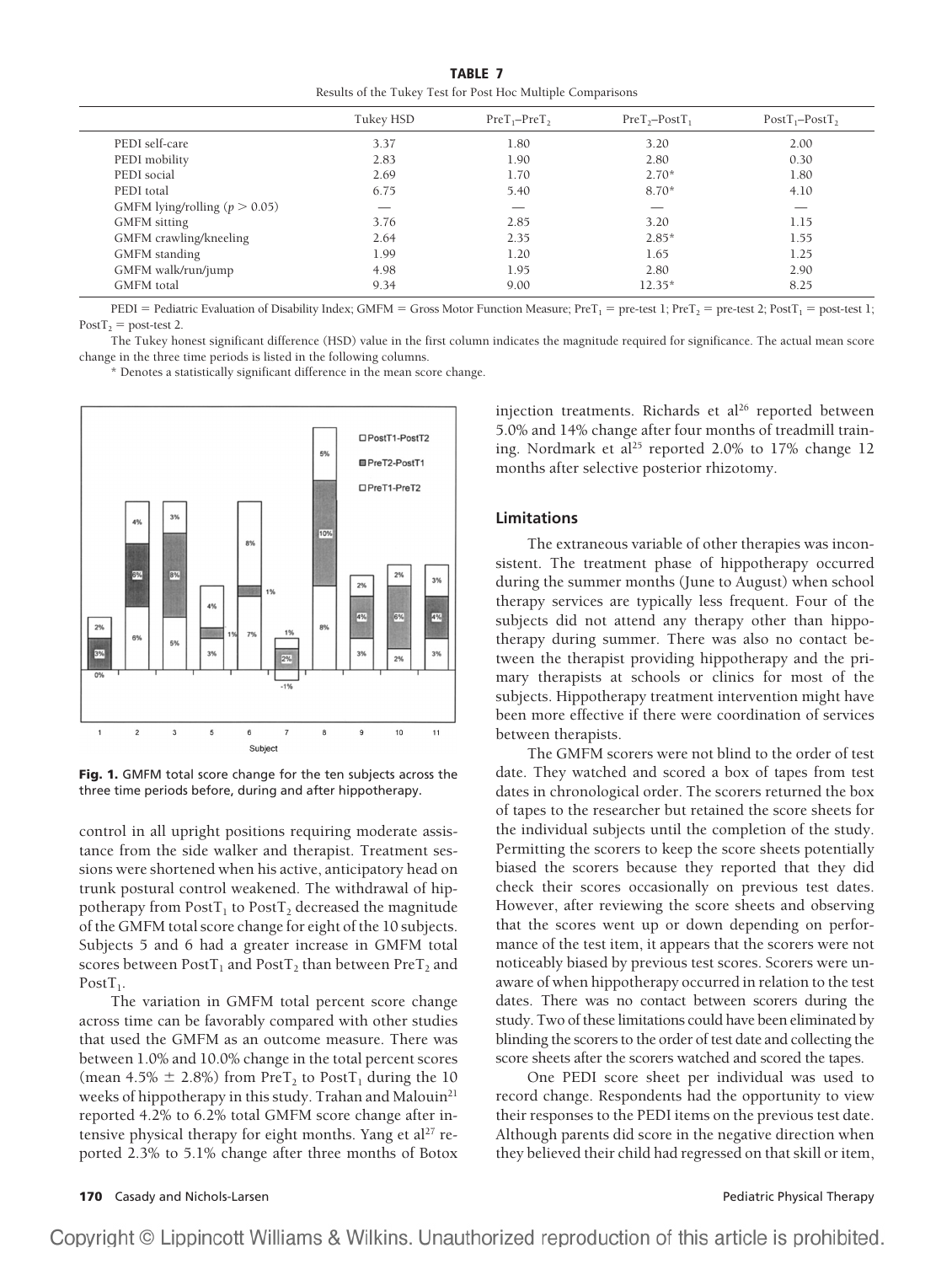they may have been biased by the use of the same score sheet on each test date.

Hippotherapy is a treatment strategy with multiple options for the treating therapist. From selection of horse, equipment, movement patterns of the horse during treatment, and positional changes of the client, the researcher used her knowledge base and experience to choose the best combination for each individual. With this individualized approach to treatment, there is no protocol that would allow replication of this study.

# **Clinical Implications**

Hippotherapy may create nonspecific functional change in a relatively short period of time. Haehl et al<sup>14</sup> and McGibbon et al<sup>15</sup> recorded functional change after eight and 10 weeks of hippotherapy. In this study, functional change was recorded after 10 weeks of hippotherapy.

Hippotherapy is functionally relevant for children with CP. The movement of the horse can be used to physically challenge patients in a way that is similar to, and at the same time different from, other clinical tools. The surface of the horse is moving repetitively in three planes of movement. During hippotherapy, children learn to make postural adjustments that reduce the amount of sway created by the moving horse and maintain their position or midline orientation.14 Postural control is an impairment common to children with CP. Dysfunctional motor recruitment and impaired coactivation affect the quality of postural adjustments in children with CP.<sup>31</sup> Postural adjustments made by children in hippotherapy occur as a response to unexpected external perturbations as well as to expected self-generated movement. Anticipatory postural adjustments mediated by feedforward and feedback motor control processes generated by the central nervous system are used to counteract any expected perturbing force. Repetition and practice make postural adjustment more appropriate and efficient.32 The three-dimensional, rhythmic movement of the horse at a steady walk is a repetitive external perturbation that gives a rider approximately 100 impulses per minute to practice anticipatory postural control.33 When postural control improves, motor skills may also improve.<sup>34,35</sup>

Hippotherapy has the potential to be a valuable treatment strategy in light of recent recommendations that therapists use strategies that enhance a child's motivation. The motivation of a child to be a willing participant in an activity will most likely improve the outcome of therapy.<sup>36</sup> Riding a horse in hippotherapy is an excellent motivator. Therapists have also been advised to provide young clients with environmental conditions that encourage self-initiated activity with natural restraints. $37$  In hippotherapy, children are active participants engaged in a movement activity that can be fun and therapeutic.

#### **Research Implications**

If treatment with the movement of the horse primarily influences function by improving postural control and balance, then research that uses an impairment level outcome

measure for balance reactions or posture may determine more precise effects of hippotherapy. A correlational study that examines the relationship between postural control changes, functional change, and hippotherapy would be valuable. The specific areas of function affected most by hippotherapy were difficult to determine in this study because of the age range, ability levels, and types of CP represented. Future studies should use more homogeneous subject populations in terms of age and type of CP to determine precise areas of function affected most by hippotherapy. The implementer of treatment in this study was a physical therapist with certification in hippotherapy, which denotes a high level of knowledge and experience. Further study is needed with therapists or assistants who have similar or less expertise. The treatment approach and outcomes in occupational or speech therapy should also be explored. This pilot study could be expanded to a multicenter trial after establishing a treatment protocol to improve control of the independent variable.

#### **CONCLUSIONS**

From the results of this study, the use of hippotherapy could be a viable treatment strategy for a physical therapist with special training, clinical experience, and expertise to achieve functional outcomes for young children with CP, although the specific functional areas that might improve were not studied. Because treatment intervention for CP typically focuses on maximizing potential through improving functional ability, hippotherapy has the potential to be a valuable treatment intervention that maximizes function through actively engaging children in a motivating setting. The positive results of this study support the use of hippotherapy as a treatment strategy within the limitations described.

#### **ACKNOWLEDGMENTS**

This study was completed in partial fulfillment of the requirements for the Master of Science degree in Physical Therapy at The Ohio State University and would not have been possible without the expert guidance of Deborah S. Nichols-Larsen, PhD, PT, Jane D. Case-Smith, EdD, OTR/L, Linda Pax-Lowes, PhD, PT, PCS, Larry Sachs, PhD, and Jill Clutter. The authors offer sincere thanks to the volunteers and horses of the NARHA center for their significant role in this project as well as the Logan County Board of Mental Retardation and Developmental Disabilities, Bellefontaine, Ohio.

#### **REFERENCES**

- 1. Cunningham B. The newly developed working definition for hippotherapy. *AHA News.* 2003;12:3.
- 2. American Hippotherapy Association. *Introduction to Hippotherapy Classic Principles Student Manual*, revised. Denver: American Hippotherapy Association; 1996.
- 3. Heine B, Benjamin J. Introduction to hippotherapy. *Adv Phys Ther Phys Ther Assist.* 2000;11:11–13.
- 4. Hugel C. Insurance company reviews hippotherapy. *AHA News.* 2000;9:9.

Copyright © Lippincott Williams & Wilkins. Unauthorized reproduction of this article is prohibited.